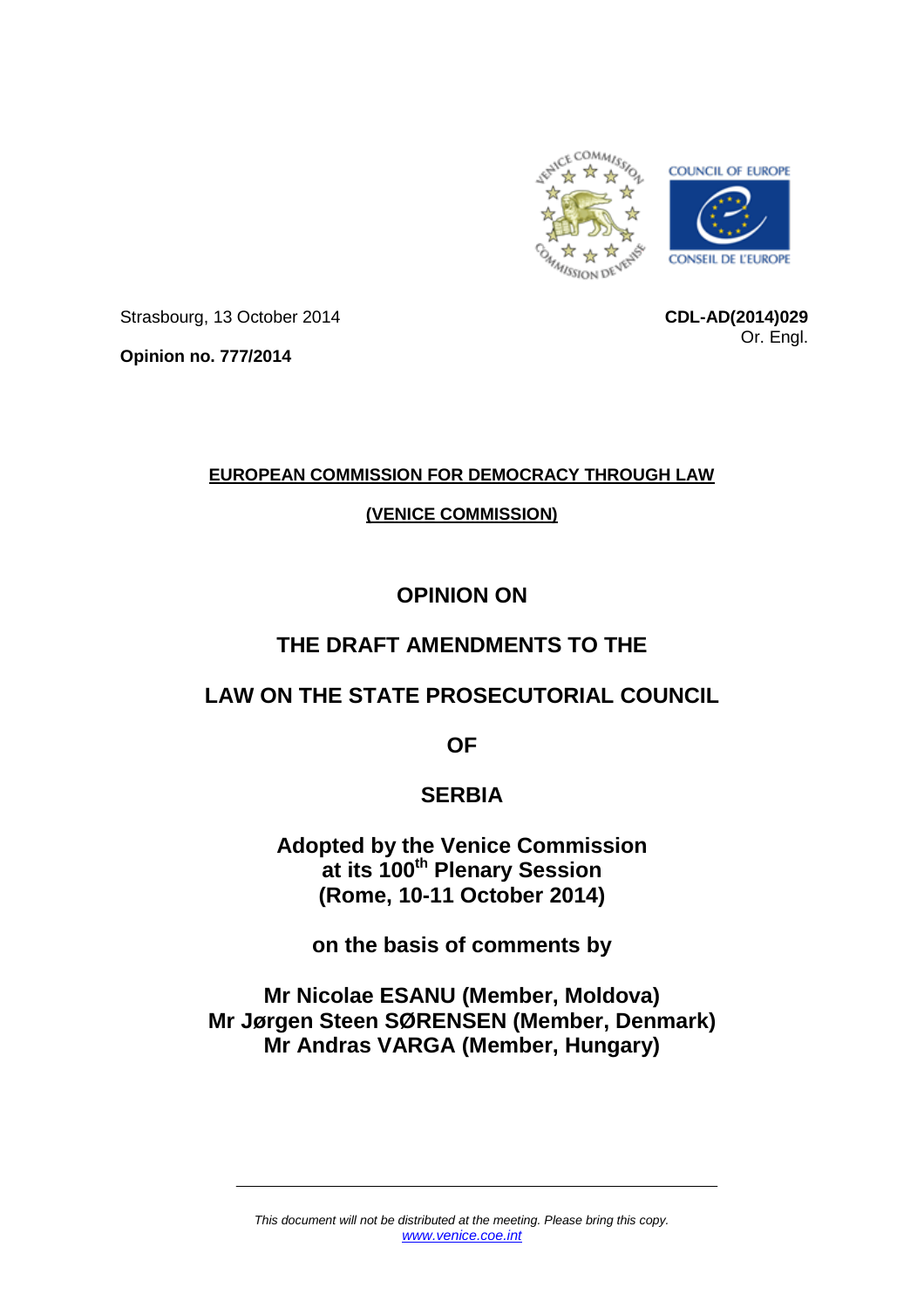## Table of contents

| B. Constitutional provisions and the current Law on the State Prosecutorial Council  6 |  |
|----------------------------------------------------------------------------------------|--|
|                                                                                        |  |
|                                                                                        |  |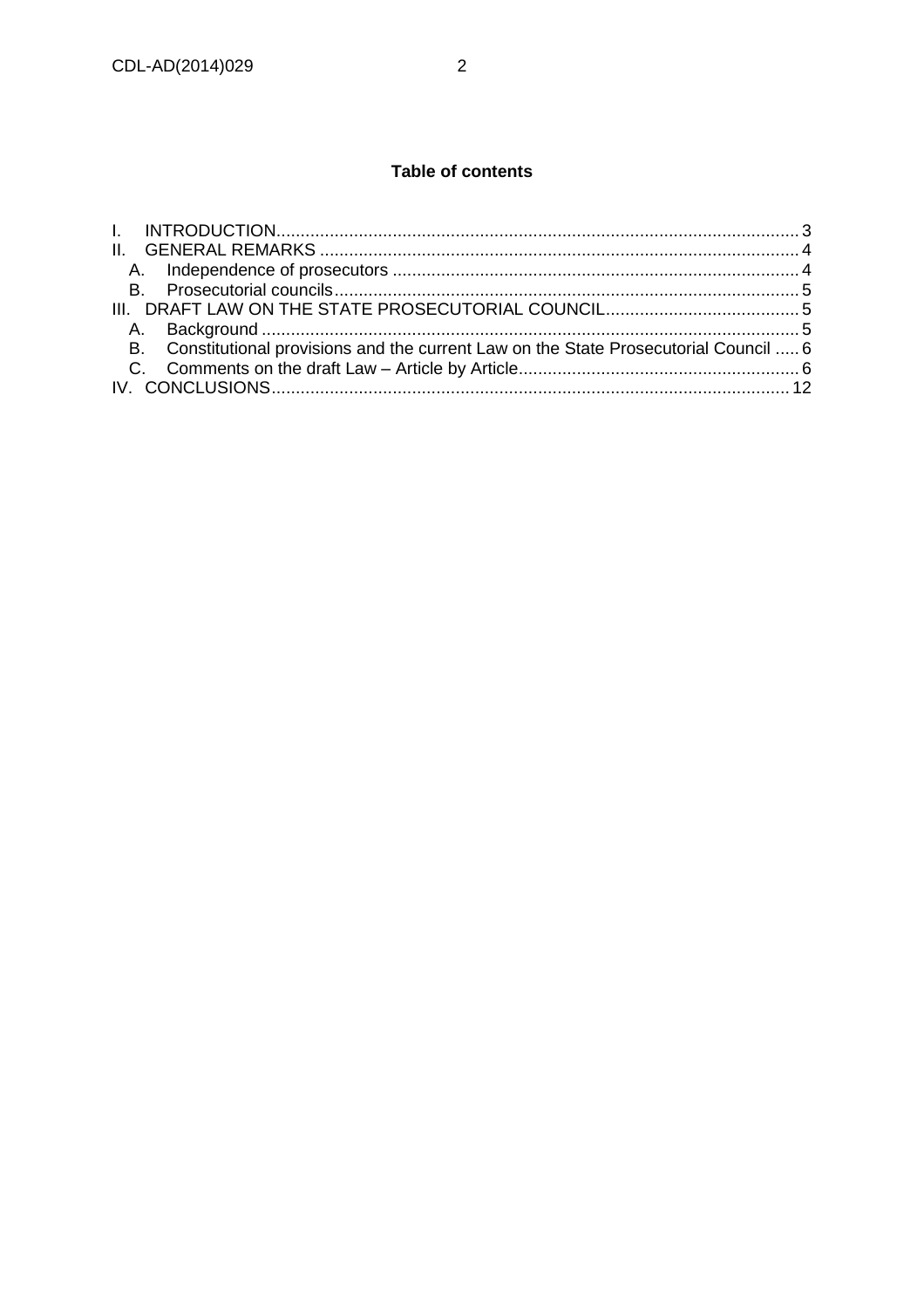#### <span id="page-2-0"></span>**I. INTRODUCTION**

1. The Venice Commission received a request for an opinion on the draft Law on the State Prosecutorial Council (and on the High Judicial Council) of Serbia by letter of 26 June 2014 from Mr Nikola Selaković, Minister of Justice of Serbia.

2. The Venice Commission invited Mr Nicolae Esanu, Mr Jørgen Steen Sørensen and Mr Andras Varga to act as rapporteurs for this opinion.

3. This opinion is a part of a series of opinions that were adopted by the Venice Commission on the judicial reform in Serbia, notably the Opinion on the Constitution of Serbia (CDL-AD(2007)004), the Opinion on Rules of Procedure on Criteria and Standards for the Evaluation of the qualification, competence and worthiness of candidates for bearers of Public Prosecutor's Function of Serbia (CDL-AD(2009)022), the [Interim Opinion on the](http://www.venice.coe.int/webforms/documents/?pdf=CDL-AD(2012)014-e)  [draft decisions of the High Judicial Council and of the State Prosecutorial Council on the](http://www.venice.coe.int/webforms/documents/?pdf=CDL-AD(2012)014-e)  [implementation of the laws on the amendments to the laws on judges and on the public](http://www.venice.coe.int/webforms/documents/?pdf=CDL-AD(2012)014-e)  [prosecution of Serbia \(CDL-AD\(2011\)015\)](http://www.venice.coe.int/webforms/documents/?pdf=CDL-AD(2012)014-e) and the Opinion on the draft amendments to the Law on the Public Prosecution of Serbia (CDL-AD(2013)006). It also takes into account the standards referred to by the Venice Commission in its opinions on judicial councils established in other countries, for instance in Armenia<sup>1</sup>, Bosnia and Herzegovina,<sup>2</sup> Montenegro<sup>3</sup> and Turkey<sup>4</sup>.

4. On 28-29 August 2014, the rapporteurs met with the Serbian authorities in Belgrade to discuss the draft amendments to the laws on the High Judicial Council and on the State Prosecutorial Council. The Venice Commission's delegation met with the President of the Supreme Court of Cassation and the High Judicial Council; the President of the State Prosecutorial Council; representatives of the OSCE and diplomatic representations; the Judges Association of Serbia; the Association of Public Prosecutors and Deputy Public Prosecutors of Serbia; the State Secretary and Assistant Minister of the Ministry of Justice of Serbia; the President of the National Commission for the implementation of the Strategy for the reform of justice and representatives of the Working Group responsible for the draft amendments to the laws on the High Judicial Council and the State Prosecutorial Council of Serbia.

5. This opinion is based on the translation from Serbian into English of the draft amendments to the Law on the State Prosecutorial Council of Serbia (CDL-REF(2014)028 hereinafter, the "draft Law") sent to the Secretariat of the Venice Commission by the Ministry of Justice of Serbia together with the request for this opinion. The translation may not always accurately reflect the original version on all points, therefore certain issues raised may be due to problems of translation.

6. The present opinion was adopted by the Venice Commission at its 100<sup>th</sup> Plenary Session (Rome, 10-11 October 2014).

 $1$  Joint Opinion on the draft Law amending and supplementing the Judicial Code (evaluation system for judges) of Armenia (CDL-AD(2014)007).

<sup>2</sup> Opinion on the draft Law on the High Judicial and Prosecutorial Council of Bosnia and Herzegovina (CDL-AD(2014)008).

 $3$  Opinion on the draft amendments to three constitutional provisions relating to the Constitutional Court, the Supreme State Prosecutor and the Judicial Council of Montenegro (CDL-AD(2013)028). 4

Interim Opinion on the draft Law on the High Council for Judges and Prosecutors (of 27 September 2010) of Turkey (CDL-AD(2010)042).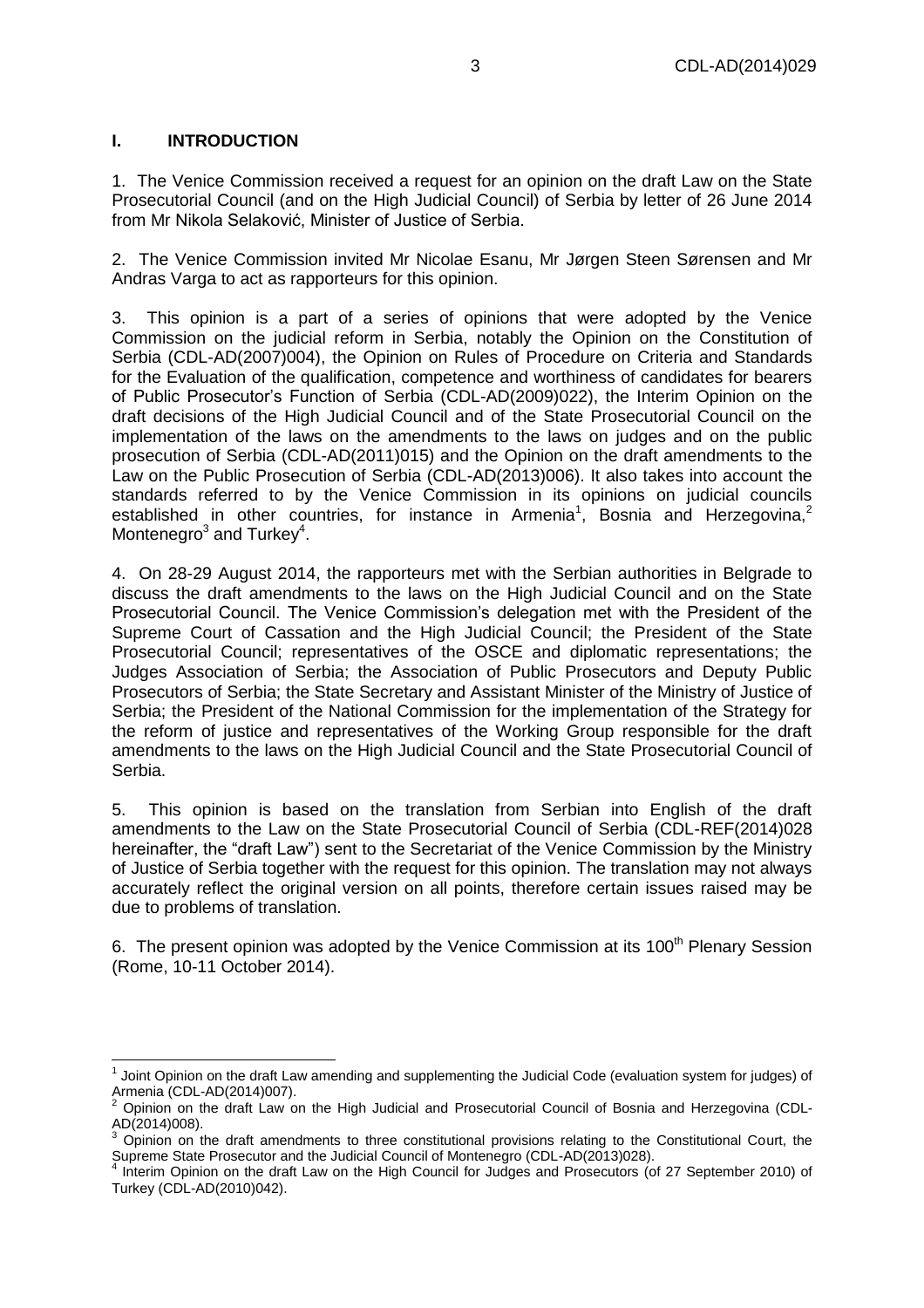### <span id="page-3-0"></span>**II. GENERAL REMARKS**

#### **A. Independence of prosecutors**

<span id="page-3-1"></span>7. While the independence of judges and the judiciary in general have their origin in the fundamental right for persons to a fair trial – i.e. fair and public hearing within a reasonable time by an independent and impartial tribunal established by law<sup>5</sup>, without unjustified interference, is an important part of the common European heritage – the independence of prosecutors and the prosecution system does not have such a common standard.

8. The Venice Commission has found in its Report on European Standards as regards the Independence of the Judicial System: Part II – the Prosecution Service (hereinafter, the "Report"), that the major reference texts allow for systems where the prosecution service is not independent from the executive. But for such systems, guarantees need to be provided at the level of the individual case to ensure that there is transparency concerning instructions that may be given. $6$ 

9. The Report further states that there are a variety of prosecution systems that exist in Europe today, which have developed as a result of the various criminal justice systems and that there is, therefore, no uniform model for all states to follow. Nevertheless, virtually all modern criminal justice systems in Europe have common values: for instance, states generally regard criminal prosecution as a core function of the state and most systems provide for a monopoly on criminal prosecutions by the state or an organ of the state.

10. Recommendation Rec(2000)19 of the Committee of Ministers (of the Council of Europe) to member states on the Role of public prosecution in the criminal justice system states that:

*"Legal Europe is divided on this key issue between the systems under which the public prosecutor enjoys complete independence from parliament and government and those where it is subordinate to one or other of these authorities while still enjoying some degree of scope for independent action*.

*Inasmuch as this is an institutional question - …the very notion of European harmonisation around a single concept seemed premature."<sup>8</sup>*

11. As the prosecutor acts on behalf of society as a whole and because of the serious consequences of a criminal conviction, the prosecutor must act fairly, impartially and to a high standard. Even in systems where the prosecutor is not part of the judiciary, the prosecutor is expected to act in a judicial manner. $9$ 

12. It is therefore important that the qualities required for prosecutors be similar to those of a judge and that suitable procedures for appointment and promotion are in place. Prosecutors, like judges, will take unpopular decisions on occasion and these are likely to be criticised in the media and become the subject of political controversy. Proper tenure and appropriate arrangements for promotion, discipline and dismissal, which will ensure that the

i<br>L

<sup>&</sup>lt;sup>5</sup> Article 6, European Convention on Human Rights.

<sup>6</sup> Paragraph 23, Report on European Standards as regards the Independence of the Judicial System: Part II – the Prosecution Service (CDL-AD(2010)040).

<sup>7</sup> Ibid, paragraphs 10-12.

<sup>&</sup>lt;sup>8</sup> P. 11, Explanatory Memorandum to Recommendation Rec(2000)19 of the Committee of Ministers to member states on the Role of public prosecution in the criminal justice system 9

Ibid, paragraph 15.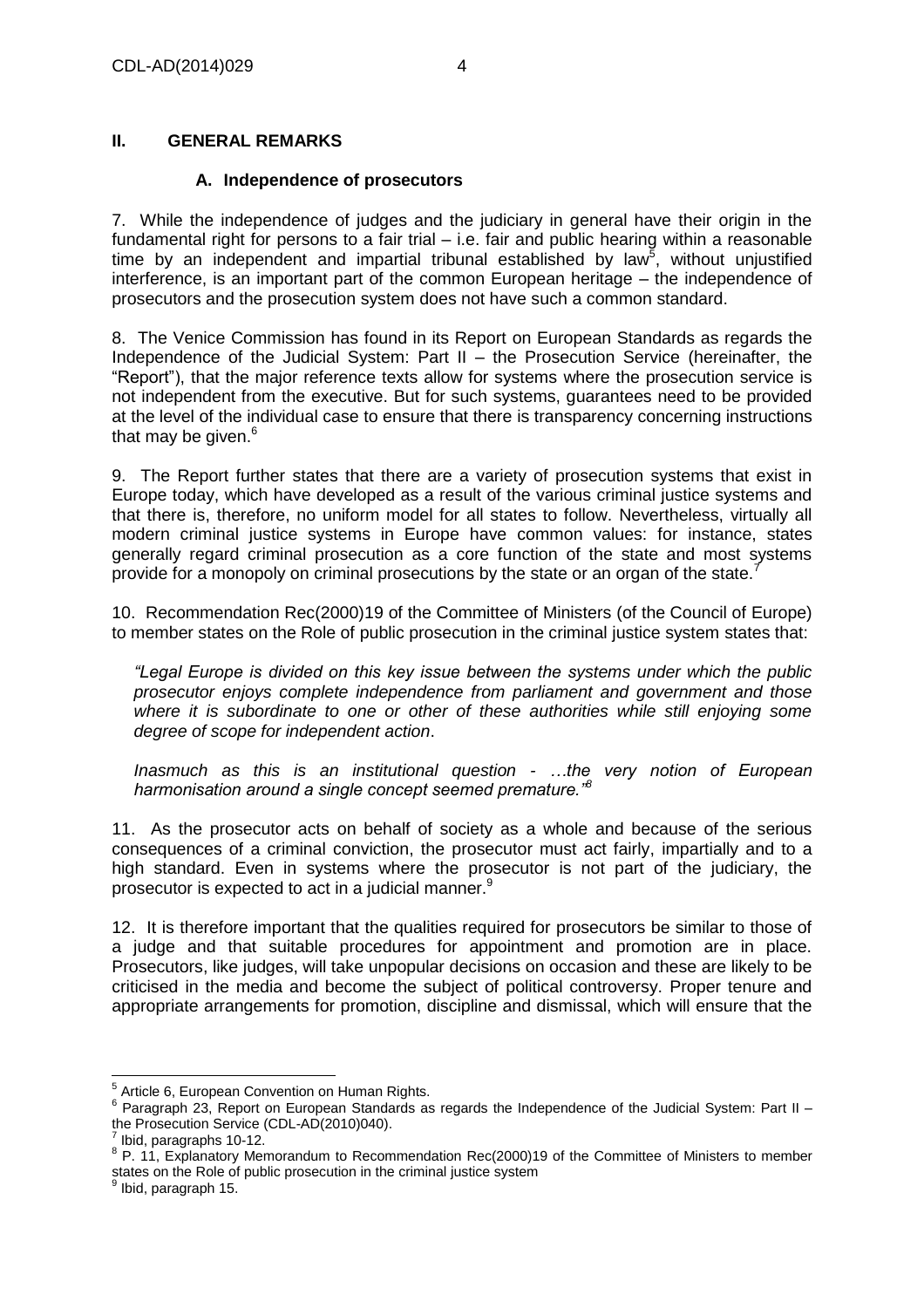prosecutor cannot be victimised on account of having taken an unpopular decision, must be in place and secured. $10$ 

#### **B. Prosecutorial councils**

<span id="page-4-0"></span>13. While a number of countries have established prosecutorial councils, there is no uniform standard binding on all European states for such councils.<sup>11</sup>

14. The Venice Commission believes that these councils, where they exist, are an appropriate structure to ensure the transparency and protection of lower-ranked prosecutors, by providing valuable input in the appointment and disciplinary processes.<sup>12</sup>

### <span id="page-4-1"></span>**III. DRAFT LAW ON THE STATE PROSECUTORIAL COUNCIL**

#### **A. Background**

<span id="page-4-2"></span>15. Within the context of the National Judicial Reform Strategy of Serbia, that was introduced in 2006 in order to reform the Serbian justice system *"widely perceived by the*  Serbian public as being corrupt<sup>",13</sup> the Serbian authorities decided to introduce a reappointment process of all existing prosecutors (and judges) in Serbia, in 2009.

16. This procedure ended in December 2009 and the newly appointed prosecutors (and judges) took office in January 2010. The Venice Commission and the European Commission stated at the time that the decisions by the State Prosecutorial Council (hereinafter, the "SPC") not to reappoint all prosecutors (and the High Judicial Council not to reappoint all judges) without providing reasoned decisions were tantamount to dismissals.

17. In Belgrade in August 2014, the Venice Commission's delegation was informed that a general distrust remained by the Serbian prosecutors of the institution that is supposed to represent them, i.e. the SPC. The reason for this being that the current composition was involved in the decision to confirm the dismissals of the prosecutors under the reappointment process.

18. However, the Venice Commission's delegation was told by professional associations that the situation for the prosecutors was not as acute as that for the judges and their lack of confidence in the High Judicial Council. This was due to the fact that the decisions to confirm dismissals under the reappointment process were much lower in number than those for judges. The delegation was told that the distrust of the SPC was linked to the election of the members of the SPC in 2011, which they claim was carried out without the participation of a substantial body of prosecutors and is therefore perceived as lacking legitimacy and credibility.

 $\overline{a}$  $10$  Ibid, paragraph 18.

<sup>11</sup> See paragraphs 64 and 68, CDL-AD(2010)040, *"While there are specialised prosecutorial councils for example in Bosnia and Herzegovina, Moldova (CDL(2008)055), Montenegro (CDL(2008)023), Serbia (CDL(2009)103) and "the Former Yugoslav Republic of Macedonia" (CDL(2007)023), France, Italy and Turkey (CDL(2010)125) have judicial councils, which are also competent for prosecutors (however, with a separate chamber for prosecutors in France; …)".*

<sup>&</sup>lt;sup>12</sup> Ibid, paragraphs 41 and 65

<sup>&</sup>lt;sup>13</sup> See Opinion on the draft laws on judges and on the organisation of courts of the Republic of Serbia (CDL-AD(2008)007), paragraph 5.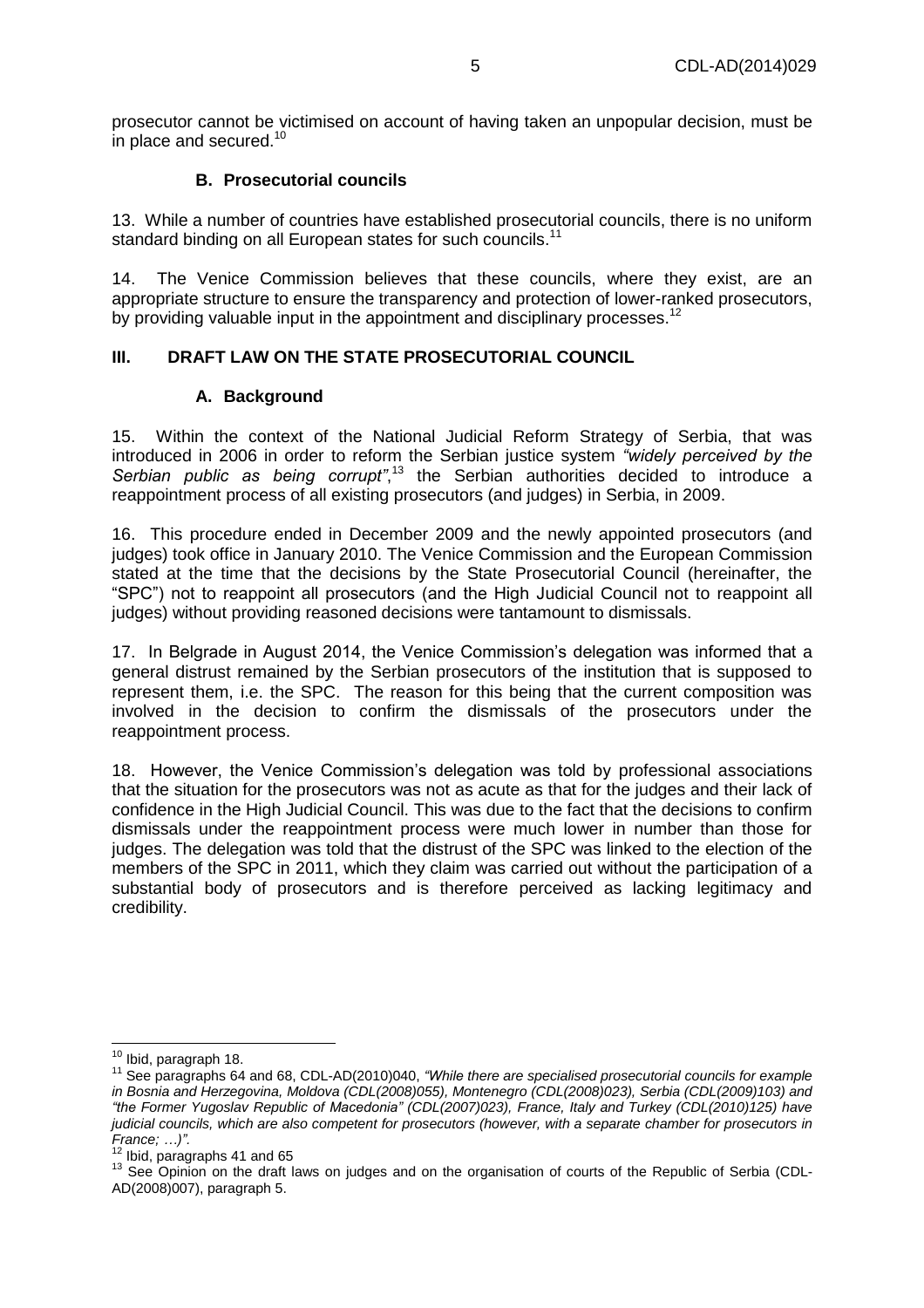#### **B. Constitutional provisions and the current Law on the State Prosecutorial Council**

<span id="page-5-0"></span>19. The Constitution of the Republic of Serbia adopted by the National Assembly on 30 September 2006, established the SPC under Articles 164-165, bringing this institution to the constitutional level. The Law on the SPC of 2008 (revised in 2010) then effectively introduced the SPC in Serbia.

20. Article 164 of the Constitution defines the SPC as an autonomous body, which is to provide for and guarantee the autonomy of Public Prosecutors and Deputy Public Prosecutors in accordance with the law.

21. This provision also determines the SPC's composition – eleven members consisting of three *ex officio* members (the Republic Public Prosecutor, the Minister of Justice and the President of the authorised committee of the National Assembly); eight "electoral members" elected by the National Assembly (six of whom are public prosecutors or deputy public prosecutors with permanent tenure, one of whom shall be from the territory of autonomous provinces and two respected and prominent lawyers with at least 15 years' experience, one of whom shall be a solicitor and the other a law professor).

22. Article 164 of the Constitution also determines the term of office of the SPC's members, which is of five years, except for the members appointed *ex officio.* 

23. The SPC's jurisdiction is set out in Article 165 of the Constitution as follows: "*The State Prosecutors Council shall propose to the National Assembly the candidates for the first election of a Deputy Public Prosecutor, elect Deputy Public Prosecutors to permanently perform that function, elect Deputy Public Prosecutors holding permanent posts as Deputy Public Prosecutors in other Public Prosecutor's Office, decide in the proceedings of termination of Deputy Public Prosecutors' tenure of office in the manner stipulated by the Constitution and the Law, and perform other duties specified in the Law."*

24. The current Law on the SPC addressed the issue of the excessive involvement of the National Assembly in the appointment of the members of the SPC by providing a procedure whereby the National Assembly would only be presented with the name of the person elected by the authorised nominators in respect of each vacancy. However, the National Assembly is still entitled to reject the candidate, in which case another election would take place.

25. In the light of the Venice Commission's earlier criticism of the Constitution's provisions, the delegation welcomed the information that it received in Belgrade about a Commission on revising the Constitution having been set up to deal with the amendments to the Constitution.

### **C. Comments on the draft Law – Article by Article**

<span id="page-5-1"></span>26. The Constitution of Serbia stipulates, in its Article 156, that the *"Public Prosecutor's Office shall be an independent state body which shall prosecute the perpetrators of criminal offenses and other punishable actions, and take measures in order to protect constitutionality and legality. Public Prosecutor's Office shall perform its function on the grounds of the Constitution, Law, ratified international treaty and regulation passed on the grounds of the Law"* and provides that the Republican Public Prosecutor's Office is the supreme prosecutorial office in Serbia (Article 157). Yet, the Law on SPC only grants autonomy to the SPC (Article 2 of the Law) and guarantees autonomy only to public prosecutors and deputy public prosecutors, who are (as well as the Republican Public Prosecutor and members of the SPC) elected by the National Assembly. It seems that the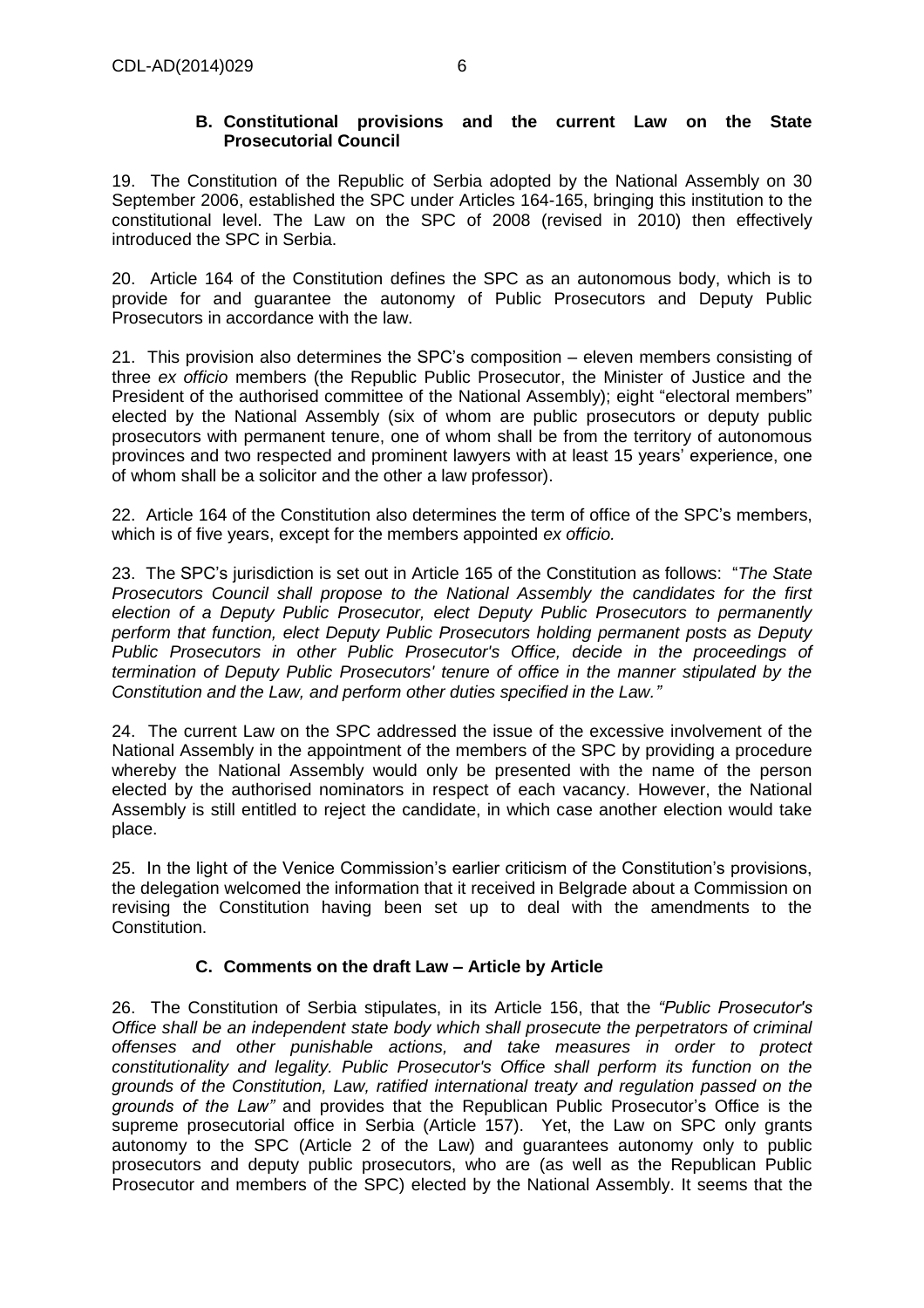concept for the prosecution service of Serbia is still not very clear.<sup>14</sup> The approach in the draft Law should be harmonised with that of the Constitution.

27. Furthermore, elected members of the SPC may be dismissed by the National Assembly (even if on proposal by the SPC in the case of public prosecutors or deputy public prosecutors, by the Bar Association for lawyers, by deans of faculties of law for professors). This role of the National Assembly could easily lead to the politicisation of the work of the SPC as its decisions are not strictly based on objective grounds. The danger of politicisation in this situation is clear when compared to a system of an independent Prosecution Service, but it is even more pronounced than in the case of a Prosecution Service that comes under the Executive (where the decisions on dismissal made by a minister – or other state official – and the political accountability of the minister are, in principle, separate from each other).

28. There is an additional factor that increases the danger of politicisation: the proposed vote of confidence in the dismissal procedure. A vote of confidence has its place in the political sphere and is a tool that should only apply in the political decision-making process (see comments on Chapter V, below).

#### *Article 6 – President and Deputy President of the Council*

29. Under current Article 6, the Republican Public Prosecutor (hereinafter, the "RPP") is, by virtue of office, President of the SPC, while the Deputy is elected among the prosecutors and deputy prosecutors, who are members of the SPC (current Article 7). This will no longer be the case under new Article 6 that requires the President (and Deputy President) to be elected from among public prosecutors of "*the elective members of the Council"*.

30. Also, since the RPP is not an elected member, s/he will apparently not qualify for the election as President of the SPC. This means that in the future, the President of the SPC will be a prosecutor below the rank of the RPP within the hierarchy of the prosecution service.

31. Articles 164-165 of the Constitution on the SPC do not set out who the President of the SPC should be. Although there are no common European standards on who should preside a prosecutorial council<sup>15</sup>, in principle, ensuring the stability of the SPC would require that a new rule be applied only to the next appointments and should not affect the current ones.

32. However, the introduction of an election-based system may be seen as a step towards improving the autonomy (guaranteed by Article 164 of the Constitution) and the legitimacy of the SPC (see also comments under Article 17 of the draft *"Independent Articles"* under the transitional provisions, below).

#### *Article 9 - Immunity*

j

33. This Article only applies to offences committed "*in discharge of duties*" of the SPC. The purpose of the provision is supposedly to protect members (the heading of the provision is "Immunity") reflecting Article 51 paragraph two of the Law on Public Prosecution<sup>16</sup> as regards prosecutors in general and Article 162 of the Constitution<sup>17</sup>.

<sup>&</sup>lt;sup>14</sup> See paragraph 12, Opinion on the draft amendments to the Law on the Public Prosecution of Serbia (CDL-AD(2013)006).

<sup>&</sup>lt;sup>15</sup> The Report on the prosecution service (CDL-AD(2010)040) does not mention the presidency of prosecutorial councils nor does the Report on judges (CDL-AD(2010)004) refer to the presidency of judicial councils.

<sup>16</sup> "*A public prosecutor and/or deputy public prosecutor may not be deprived of freedom in proceedings instituted* for a criminal offence committed in the performance of prosecutorial office and/or service, without a permission of *the relevant Committee of the National Assembly."*

<sup>17</sup> *"A Public Prosecutor and Deputy Public Prosecutor may not be held responsible for the expressed opinion while performing the function of prosecutors, except in cases when a Public Prosecutor or Deputy Public Prosecutor commits a criminal offence by violating the law.*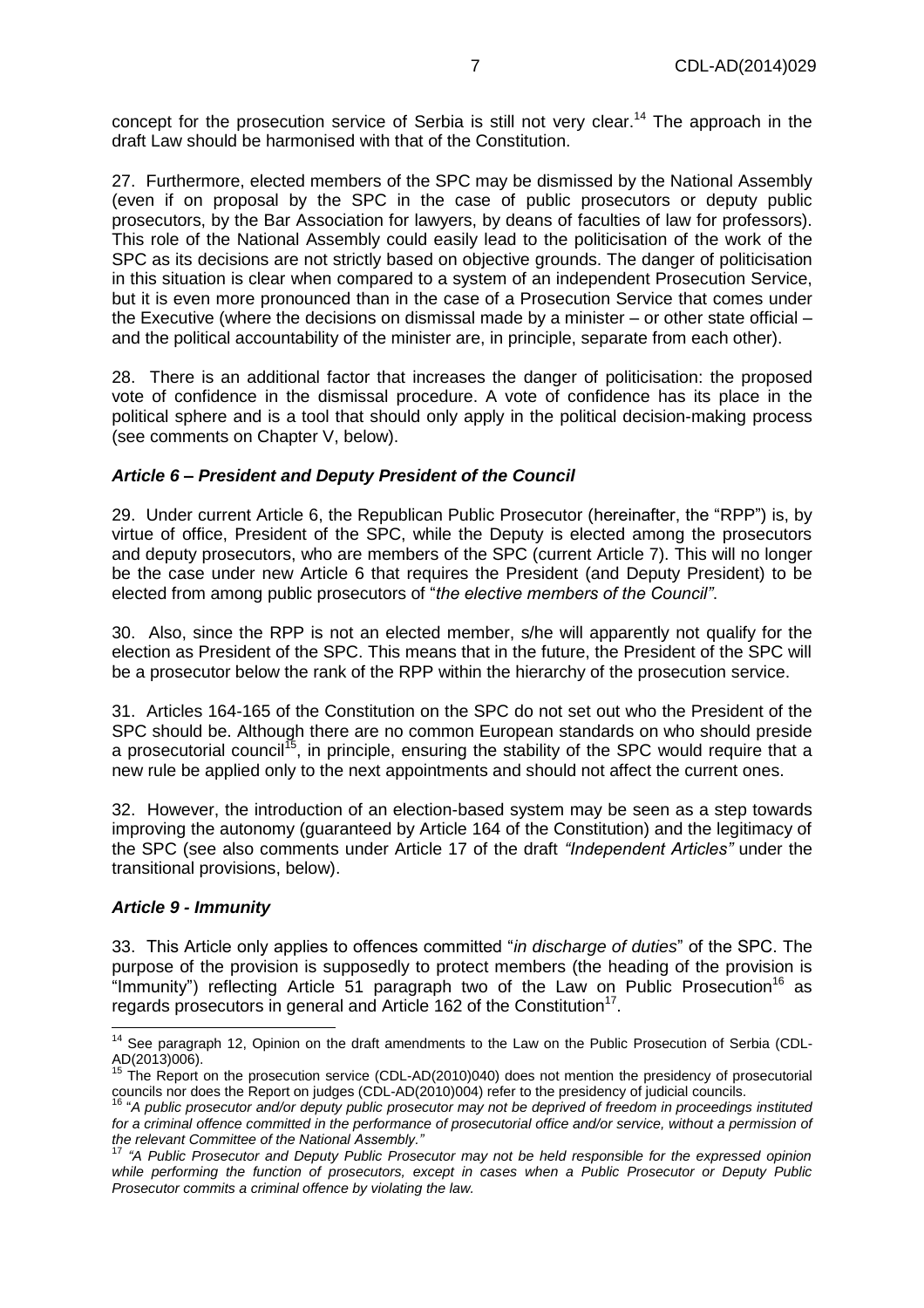34. This means that prosecutors have functional immunity, which is in line with Venice Commission recommendations.<sup>18</sup>

#### *Articles 9a and 9b - Removal from office and Decision on suspension*

35. The terminology is unclear because these provisions (and headings) refer to both "removal" (understood to be permanent) and "suspension" (understood to be temporary, pending a decision on dismissal). It seems that these provisions refer (and should refer) to suspension only. If this is correct, the terminology should be changed.

36. The new element introduced by the draft amendment is the rule that prescribes suspension from office following a no-confidence vote. Whilst there are no common European standards on the issue of suspension of prosecutors, it is a general principle that suspension is a mechanism that should be used in case of suspicion of reasonably serious deficiencies etc. in the discharge of duties, making immediate removal necessary. The rule on suspension is logical when it is based on a final court decision, as it serves as a temporary restraint from the prosecutor's activity and should be automatic.

37. The reference to the no-confidence vote raises concern because it involves a subjective assessment and its appropriateness in the context of a dismissal process is in itself questionable (see below). The Venice Commission has raised this issue in previous opinions, notably on the High Judicial and Prosecutorial Council of Bosnia and Herzegovina, where it stated: *"…it seems to mean that a person can be removed from the HJPC for immoral behaviour. This seems to be imprecise and therefore unsatisfactory from the standpoint of legal standards."<sup>19</sup>*

38. A vote of confidence should be seen as specific to political institutions and is not suited for institutions such as the SPC. The members of the SPC are elected for a fixed term and their mandates should only end at the expiration of this term, on retirement, on resignation or death, or on their dismissal for disciplinary reasons (see comments under Chapter V below). The Venice Commission therefore strongly recommends that the amendment to Article 9a on the suspension of office due to a vote of confidence not be kept.

#### *Article 14 – Manner of operation*

39. This Article sets out that the sessions of the SPC are open to the public, if the SPC does not decide to work in closed session, in accordance with its rules of procedure. The former rule was the reverse: *"The State Council may decide to operate in a public session, in accordance with the Rules of Procedure".*

40. This amendment should be welcomed and will contribute to the transparency of the SPC's activity. However, the majority of the SPC's procedures are of a personal nature (election, dismissal) and the persons involved (candidates to positions of prosecutors or prosecutors in office) are not political actors, they are therefore not expected to reveal their personal data to the public. Security or other reasons related to the protection of personal data might also require closed sessions.

 *A Public Prosecutor or a Deputy Public Prosecutor may not be detained or arrested in the legal proceedings instituted due to a criminal offence committed in performing the prosecutor's function or service without the approval of the authorised committee of the National Assembly."* 

<sup>&</sup>lt;sup>18</sup> See paragraph 61, Report on European Standards as regards the Independence of the Judicial System: Part II – the Prosecution Service (CDL-AD(2010)040).

<sup>19</sup> Paragraph 51, Opinion on the draft Law on the High Judicial and Prosecutorial Council of Bosnia and Herzegovina (CDL-AD(2014)008).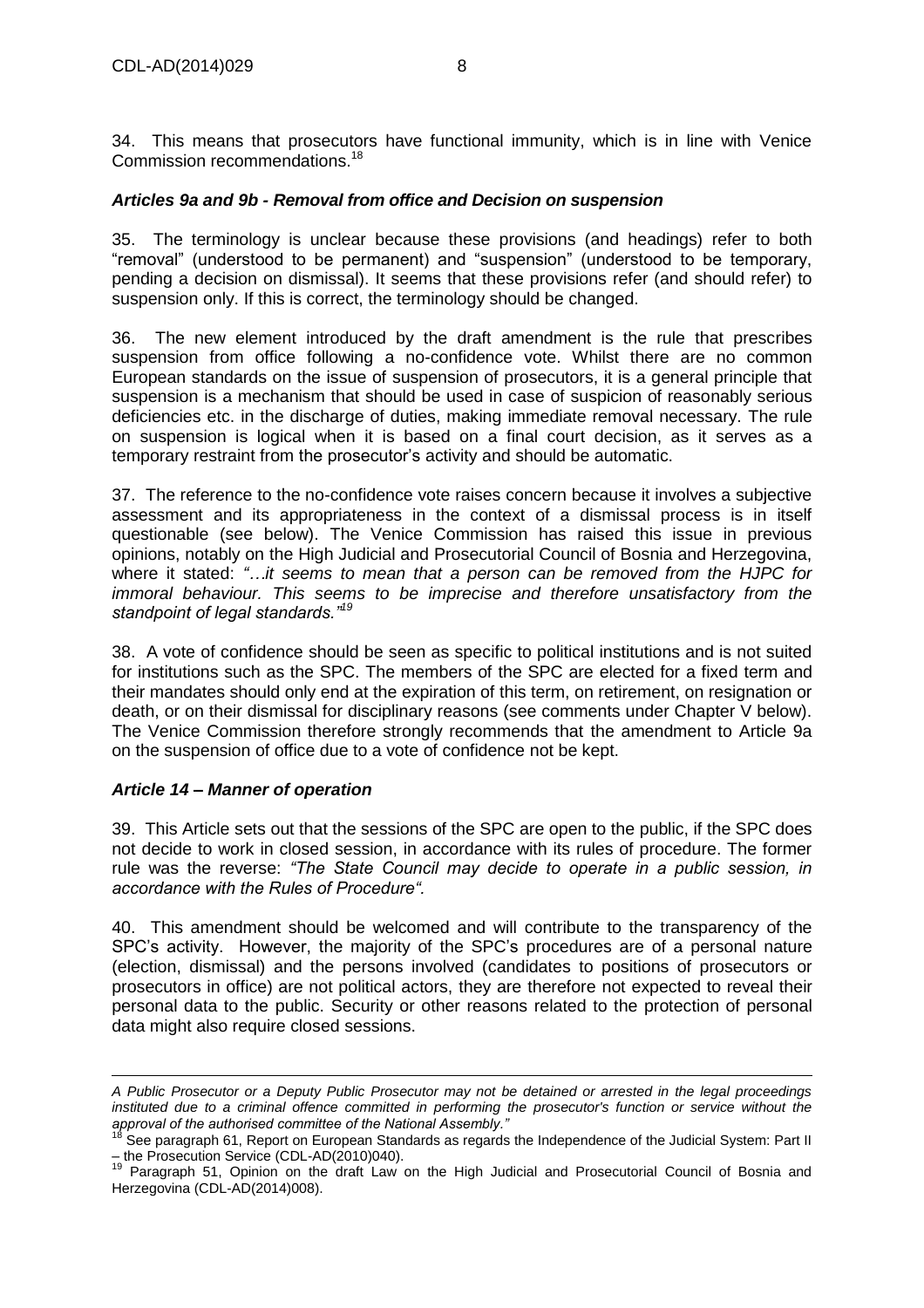### *Articles 15- 16 – Permanent working bodies - and Ad hoc working bodies*

41. These Articles establish permanent working bodies in specific areas within the SPC's jurisdiction and *ad hoc* working bodies to consider specific issues within its competence and to make proposals, give opinions and provide expert opinions.

42. It is, however, not clear what the substantive difference is between the permanent and *ad hoc* bodies, although the latter appear to be subsidiary bodies set up for a specific or punctual purpose. The draft Law neither defines the powers of these bodies nor the procedure of selection of the members of these bodies. It merely makes reference to the rules of procedure and to subsequent special acts for their composition, establishment and operation (see Article 15 second paragraph and 16, second paragraph).

#### **Chapter III (Articles 20-38) - Procedure for election of the State Council Members**

43. It is a significant characteristic of the SPC that its elected members are not (at least not directly) elected by their peers, but by the National Assembly. There is no European standard to the effect that members of a prosecutorial council cannot be elected by parliament. In the Venice Commission's Report on European Standards as regards the Independence of the Judicial System: Part II – the Prosecution Service, $^{20}$  it indirectly accepts such a system. However, the Commission then goes on to say that in such situations, election should preferably be by qualified majority (to reduce the risk of politicizing elections).

44. This position has not prevented the Venice Commission from subsequently questioning legislation providing parliament with very significant powers as to electing members of a prosecutorial council. For instance, in its Opinion on the draft Law on the High Judicial and Prosecutorial Council of Bosnia and Herzegovina, the Venice Commission recommended: *"that BiH consider limiting the involvement of the legislative power to the election process of non-judicial/prosecutorial members of the HJPC, whereas a majority of the HJPC members should be elected by their peers."* <sup>21</sup>

45. The Serbian authorities have attempted to curb the National Assembly's involvement in the appointment of SPC members and this can be seen under current Article 35 of the Law on the SPC, where the SPC only proposes *"one candidate who won the largest number of votes"* from the profession to the National Assembly. However, the latter is still entitled to reject the candidate, in which case another election would take place.<sup>22</sup> If this role is maintained, it is recommended, in order to increase the SPC's democratic legitimacy, that a qualified-majority requirement be introduced.

46. It will therefore be important for the amendments to the Constitution to reduce the excessive role of the National Assembly in judicial appointments.

#### **Chapter V (Articles 41-46v) – Dismissal of elected members**

47. Chapter V of the draft Law is dedicated to the dismissal of elected members only. There seems to be no provisions for the dismissal of *ex officio* member – and this should be clarified. The current Law only provides for early termination of their office due to the expiry of the term of their original function.

 $^{20}$  See paragraph 66, CDL-AD(2010)040.

<sup>&</sup>lt;sup>21</sup> Paragraph 46, Opinion on the draft Law on the High Judicial and Prosecutorial Council of Bosnia and Herzegovina (CDL-AD(2014)008).

<sup>22</sup> CDL-AD(2008)006, paragraph 11.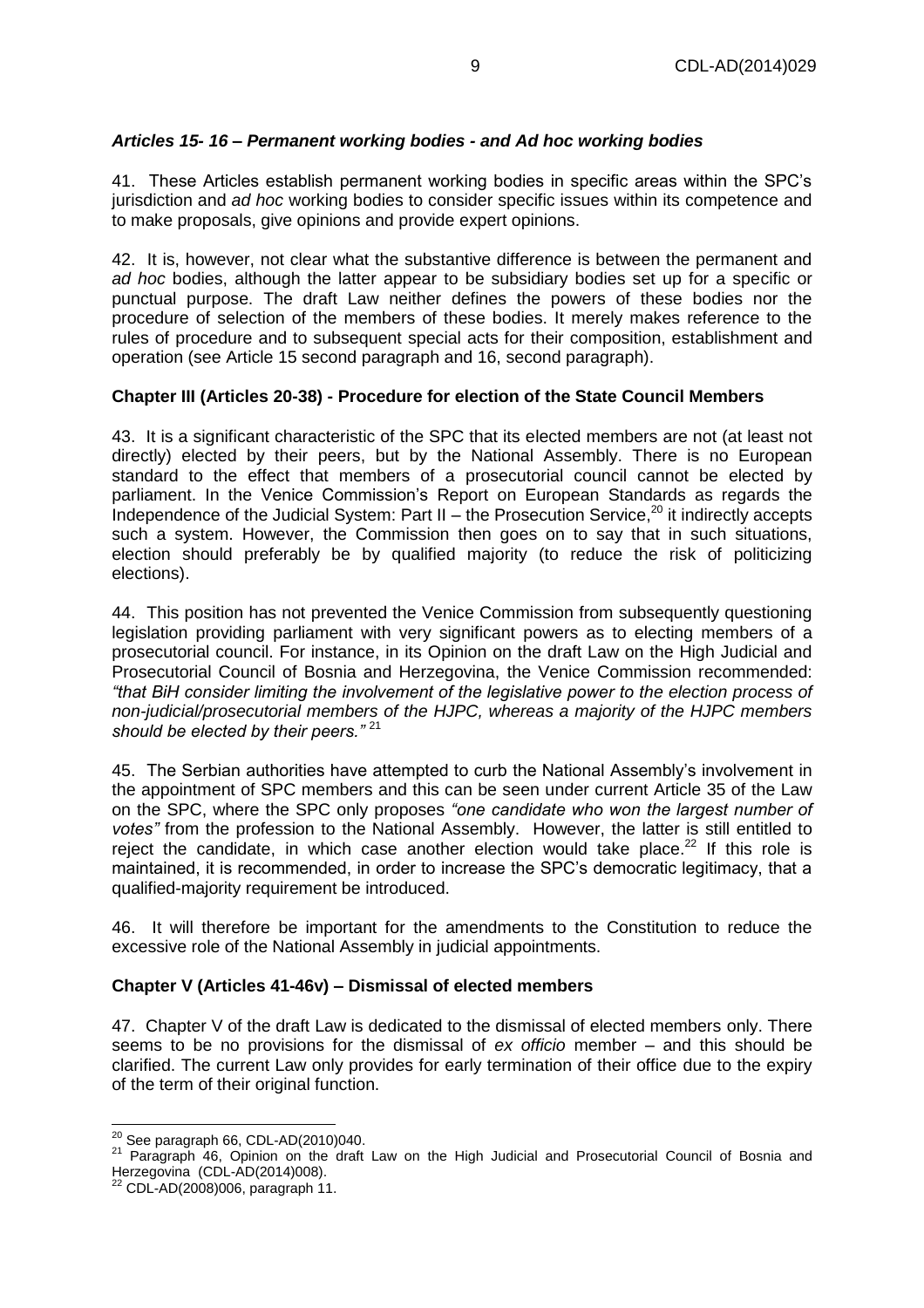48. Article 41 sets out three reasons for which an SPC member can be dismissed before the end of his or her elected term: (1) if s/he failed to perform the duty of an SPC member in compliance with the Constitution and law; (2) if s/he was convicted with a final court decision to unconditional imprisonment for a criminal offence and (3) if s/he is convicted with a final court decision for an offence which renders him or her dishonourable for exercising the office of an SPC member.

49. Reasons (2) and (3) are covered by Article 42, imposing as an obligation that the proposal for dismissal of the elected SPC member be submitted to the National Assembly.

50. For reason (1), the dismissal procedure follows the steps below:

Step 1: there are two ways of starting the procedure. The first way is through Article 43, which sets out that "*each member of the council or authorized nominators"* may initiate the dismissal of an elected SPC member. The second way is through Article 45, which provides for a motion (proposal) for dismissal by at least 20% of the total numbers of public prosecutors and deputy public prosecutors who are entitled to vote on the election of elected members of the SPC; at least 20 % of the total number of lawyers registered in registry of lawyers in the Bar Association; at least 20 % of all law faculty deans.

Step 2: following the acceptance of the initiative by the SPC or after the motion/proposal (this should be harmonised) for dismissal has been submitted to the SPC, the procedure before the SPC begins (Article 46). It will be conducted in line with the principle of a fair trial. The SPC will render a reasoned decision on the admissibility of the initiative or a reasoned opinion on the proposal for dismissal and this decision or opinion will be published on the webpage of the SPC (Article 46a).

Step 3: a vote of confidence will be casted by secret ballot either by the public prosecutors and deputy public prosecutors that are entitled to elect the elected members of the SPC or by the authorised nominators of the members from the ranks of lawyers and law professors (Article 46b).

Step 4: in case of a vote of no confidence, the SPC or the authorised nominators shall propose to the National Assembly the removal of the SPC member. The decision on dismissal, based on the proposals shall be enacted by the National Assembly (Article 46v). If the voting did not result in a no-confidence vote, Article 46v provides that *"The council shall suspend the procedure of dismissal of an elected member of the council, within eight days of the voting …".*

51. The general impression of this new procedure is that it is ambiguous and seems to confuse two different kinds of procedures: a procedure on the preservation of confidence and a disciplinary procedure.

52. A procedure on the preservation of confidence is specific to political institutions such as governments which act under parliamentary control. It is not suited for institutions, such as the SPC, whose members are elected for a fixed term. The mandate of these members should only end at the expiration of this term, on retirement, on resignation or death, or on their dismissal for disciplinary reasons.

53. A disciplinary procedure can only be applied in cases of disciplinary offences and not on grounds of "lack of confidence". Article 41 clearly defines the reasons that can lead to a dismissal of the SPC members. The disciplinary procedure must therefore only focus on the question whether the SPC member failed to perform his or her duties "*in compliance with the constitution and law".* This question must not be confused with the question whether said member still enjoys the confidence of the public prosecutors and deputy public prosecutors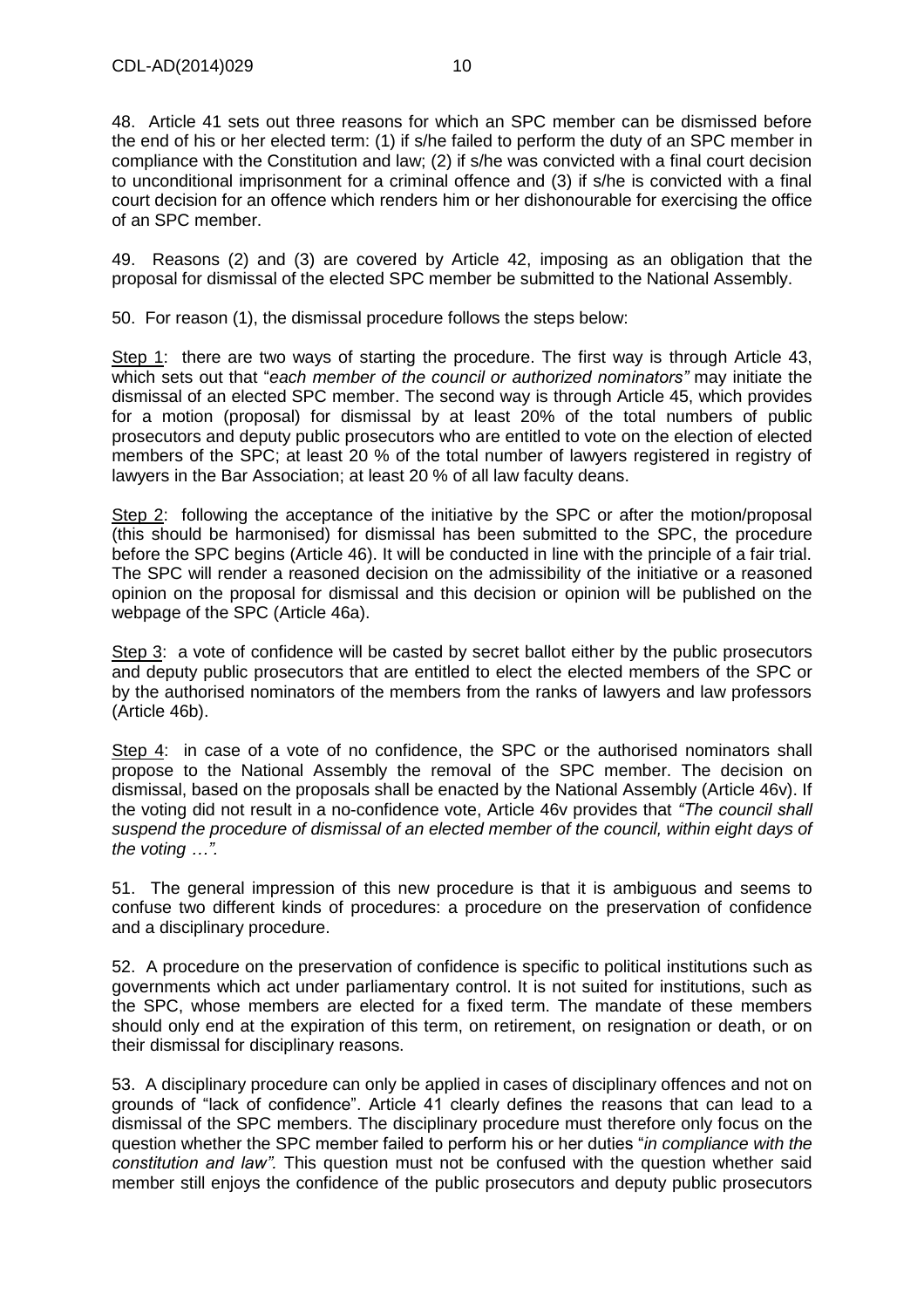who participated in his or her election. The disciplinary procedure has to guarantee the SPC member a fair trial. While a reference to a fair trial is made under Article 46a, details on related guarantees should be provided.

54. In addition, it is not clear whether this procedure would only be allowed in cases of an illegal action or also in cases of immoral, unprofessional or unethical behaviour (which may not be illegal, but contrary to the spirit of the Constitution and the law). It is also not clear whether the proportionality factor is taken into account, for instance, an "impeachment" of a member is allowed in case of a violation of any legal act, regardless of the gravity of the violation, for instance in cases of a violation of traffic regulations. It is also not clear how and through what procedure the factual circumstances of the illegal or unconstitutional actions should be established or assessed. In fact, the draft Law lacks specific provisions on disciplinary issues in respect of SPC members and merely focuses on dismissal. An appeal to a court of law should also be provided.

55. In particular, the introduction of the involvement of the profession at two stages of the dismissal procedure: (a) the motion for dismissal under Article 45 and (b) the vote of confidence under Article 46b – remains difficult to understand. This includes both its underlying philosophy and its technical aspects.

56. While existing concerns with respect to the composition of the SPC and its legitimacy may be understandable, a cautious approach should be adopted when addressing the matter. It should be underlined, for instance, that a vote of confidence regarding members of a prosecutorial council is highly unusual. Members of prosecutorial councils are autonomous (see Article 164 of the Constitution) and subjecting them to a vote of no confidence makes them too dependent on the wishes of the prosecutors and effectively means that an elected member of the SPC may be dismissed at any given moment without objective reasons. The Venice Commission strongly recommends for such a procedure not to be introduced.

57. If reasons for the termination of office of an elected SPC member are objective, the dismissal should be an *ex lege* consequence of a court decision. In addition, a vote of confidence is difficult to reconcile with the disciplinary functions of a council such as the  $SPC.<sup>23</sup>$ 

#### **Transitional provisions**

58. Under Article 17 of the transitional provisions, a new President and Deputy President should be elected within 30 days from the day of entry into force of the Law. This effectively means that the RPP will have to resign immediately from his or her position as President of the SPC (and cannot be elected President again as s/he does not qualify, see above). It is effectively a dismissal of the President (who cannot even in principle be elected) and probably also a *de facto* dismissal of the Vice President.

59. These types of changes could endanger the stability of institutions such as the SPC.

60. In the particular case of the SPC of Serbia, it should moreover be taken into account that the Deputy President was elected and his or her term is set by the Constitution. The position of the President of the SPC is different because s/he is an *ex officio* member (i.e. not an elected member of the SPC) and *ex officio* President of the SPC whose term of office

 $^{23}$  See paragraph 194, Opinion on the draft Law on the review of the Constitution of Romania (CDL-AD(2014)010), where it is noted that provisions in the Romanian law allowing revocation of magistrates members of the judicial council by general assemblies of judges/prosecutors have been found unconstitutional by the Romanian Constitutional Court.